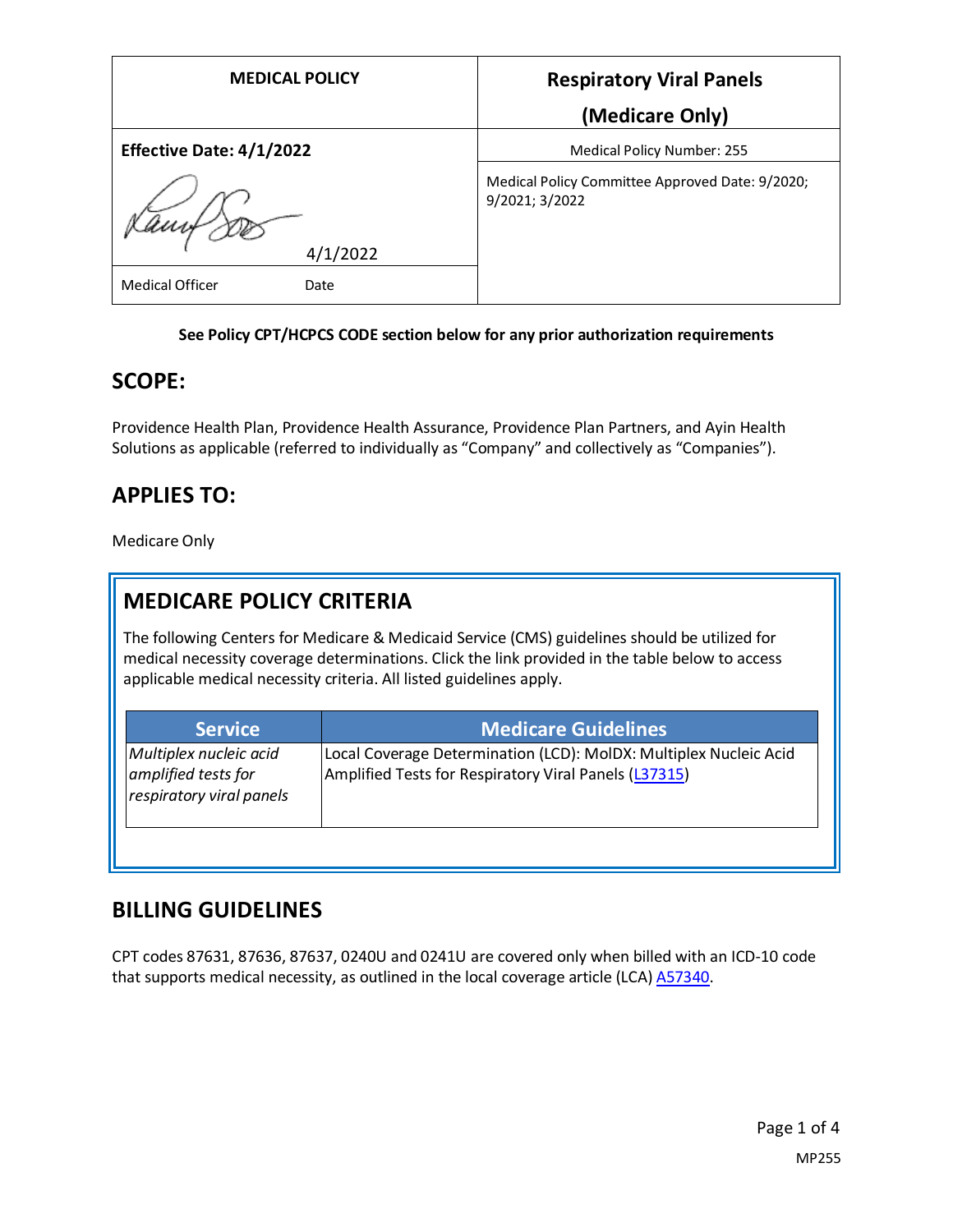# **CPT/HCPCS CODES**

| <b>Medicare Only</b>            |                                                                                                                                                                                                                                                                                                                                                                                                                                                                     |  |
|---------------------------------|---------------------------------------------------------------------------------------------------------------------------------------------------------------------------------------------------------------------------------------------------------------------------------------------------------------------------------------------------------------------------------------------------------------------------------------------------------------------|--|
| No Prior Authorization Required |                                                                                                                                                                                                                                                                                                                                                                                                                                                                     |  |
| 87631                           | Infectious agent detection by nucleic acid (DNA or RNA); respiratory virus (eg,<br>adenovirus, influenza virus, coronavirus, metapneumovirus, parainfluenza virus,<br>respiratory syncytial virus, rhinovirus), includes multiplex reverse transcription, when<br>performed, and multiplex amplified probe technique, multiple types or subtypes, 3-5<br>targets                                                                                                    |  |
| 87636                           | Infectious agent detection by nucleic acid (DNA or RNA); severe acute respiratory<br>syndrome coronavirus 2 (SARS-CoV-2) (Coronavirus disease [COVID-19]) and influenza<br>virus types A and B, multiplex amplified probe technique                                                                                                                                                                                                                                 |  |
| 87637                           | Infectious agent detection by nucleic acid (DNA or RNA); severe acute respiratory<br>syndrome coronavirus 2 (SARS-CoV-2) (Coronavirus disease [COVID-19]), influenza virus<br>types A and B, and respiratory syncytial virus, multiplex amplified probe technique                                                                                                                                                                                                   |  |
| 0240U                           | Infectious disease (viral respiratory tract infection), pathogen-specific RNA, 3 targets<br>(severe acute respiratory syndrome coronavirus 2 [SARS-CoV-2], influenza A, influenza<br>B), upper respiratory specimen, each pathogen reported as detected or not detected                                                                                                                                                                                             |  |
| 0241U                           | Infectious disease (viral respiratory tract infection), pathogen-specific RNA, 4 targets<br>(severe acute respiratory syndrome coronavirus 2 [SARS-CoV-2], influenza A, influenza B,<br>respiratory syncytial virus [RSV]), upper respiratory specimen, each pathogen reported<br>as detected or not detected                                                                                                                                                       |  |
| <b>Not Covered</b>              |                                                                                                                                                                                                                                                                                                                                                                                                                                                                     |  |
| 87632                           | Infectious agent detection by nucleic acid (DNA or RNA); respiratory virus (eg,<br>adenovirus, influenza virus, coronavirus, metapneumovirus, parainfluenza virus,<br>respiratory syncytial virus, rhinovirus), includes multiplex reverse transcription, when<br>performed, and multiplex amplified probe technique, multiple types or subtypes, 6-11<br>targets                                                                                                   |  |
| 87633                           | Infectious agent detection by nucleic acid (DNA or RNA); respiratory virus (eg,<br>adenovirus, influenza virus, coronavirus, metapneumovirus, parainfluenza virus,<br>respiratory syncytial virus, rhinovirus), includes multiplex reverse transcription, when<br>performed, and multiplex amplified probe technique, multiple types or subtypes, 12-25<br>targets                                                                                                  |  |
| 0098U                           | Respiratory pathogen, multiplex reverse transcription and multiplex amplified probe<br>technique, multiple types or subtypes, 14 targets (adenovirus, coronavirus, human<br>metapneumovirus, influenza A, influenza A subtype H1, influenza A subtype H3,<br>influenza A subtype H1-2009, influenza B, parainfluenza virus, human<br>rhinovirus/enterovirus, respiratory syncytial virus, Bordetella pertussis, Chlamydophila<br>pneumoniae, Mycoplasma pneumoniae) |  |
| 0099U                           | Respiratory pathogen, multiplex reverse transcription and multiplex amplified probe<br>technique, multiple types or subtypes, 20 targets (adenovirus, coronavirus 229E,<br>coronavirus HKU1, coronavirus, coronavirus OC43, human metapneumovirus, influenza<br>A, influenza A subtype, influenza A subtype H3, influenza A subtype H1-2009, influenza,                                                                                                             |  |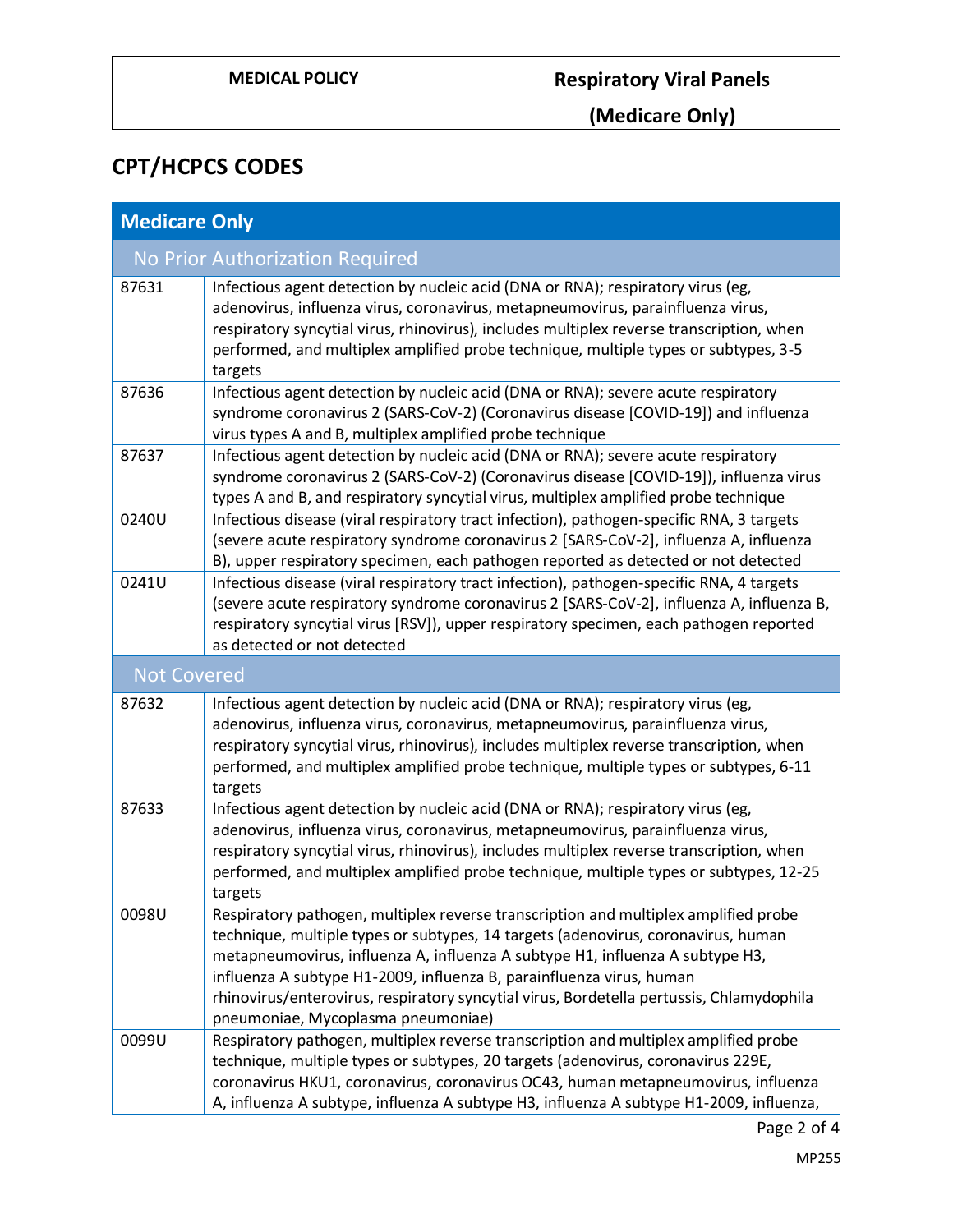### **MEDICAL POLICY Respiratory Viral Panels**

|       | parainfluenza virus, parainfluenza virus 2, parainfluenza virus 3, parainfluenza virus 4,<br>human rhinovirus/enterovirus, respiratory syncytial virus, Bordetella pertussis,<br>Chlamydophila pneumonia, Mycoplasma pneumoniae)                                                                                                                                                                                                                                                                                                                                                                          |
|-------|-----------------------------------------------------------------------------------------------------------------------------------------------------------------------------------------------------------------------------------------------------------------------------------------------------------------------------------------------------------------------------------------------------------------------------------------------------------------------------------------------------------------------------------------------------------------------------------------------------------|
| 0100U | Respiratory pathogen, multiplex reverse transcription and multiplex amplified probe<br>technique, multiple types or subtypes, 21 targets (adenovirus, coronavirus 229E,<br>coronavirus HKU1, coronavirus NL63, coronavirus OC43, human metapneumovirus,<br>human rhinovirus/enterovirus, influenza A, including subtypes H1, H1-2009, and H3,<br>influenza B, parainfluenza virus 1, parainfluenza virus 2, parainfluenza virus 3,<br>parainfluenza virus 4, respiratory syncytial virus, Bordetella parapertussis [IS1001],<br>Bordetella pertussis [ptxP], Chlamydia pneumoniae, Mycoplasma pneumoniae) |
| 0115U | Respiratory infectious agent detection by nucleic acid (DNA and RNA), 18 viral types and<br>subtypes and 2 bacterial targets, amplified probe technique, including multiplex reverse<br>transcription for RNA targets, each analyte reported as detected or not detected                                                                                                                                                                                                                                                                                                                                  |
| 0151U | <b>CODE TERMED 3/31/2022</b><br>Infectious disease (bacterial or viral respiratory tract infection), pathogen specific nucleic<br>acid (DNA or RNA), 33 targets, real-time semi-quantitative PCR, bronchoalveolar lavage,<br>sputum, or endotracheal aspirate, detection of 33 organismal and antibiotic resistance<br>genes with limited semi-quantitative results                                                                                                                                                                                                                                       |
| 0202U | Infectious disease (bacterial or viral respiratory tract infection), pathogen-specific nucleic<br>acid (DNA or RNA), 22 targets including severe acute respiratory syndrome coronavirus 2<br>(SARS-CoV-2), qualitative RT-PCR, nasopharyngeal swab, each pathogen reported as<br>detected or not detected                                                                                                                                                                                                                                                                                                 |
| 0223U | Infectious disease (bacterial or viral respiratory tract infection), pathogen-specific nucleic<br>acid (DNA or RNA), 22 targets including severe acute respiratory syndrome coronavirus 2<br>(SARS-CoV-2), qualitative RT-PCR, nasopharyngeal swab, each pathogen reported as<br>detected or not detected                                                                                                                                                                                                                                                                                                 |
| 0225U | Infectious disease (bacterial or viral respiratory tract infection) pathogen-specific DNA<br>and RNA, 21 targets, including severe acute respiratory syndrome coronavirus 2 (SARS-<br>CoV-2), amplified probe technique, including multiplex reverse transcription for RNA<br>targets, each analyte reported as detected or not detected                                                                                                                                                                                                                                                                  |

# **INSTRUCTIONS FOR USE**

Company Medical Policies serve as guidance for the administration of plan benefits. Medical policies do not constitute medical advice nor a guarantee of coverage. Company Medical Policies are reviewed annually and are based upon published, peer-reviewed scientific evidence and evidence-based clinical practice guidelines that are available as of the last policy update. The Companies reserve the right to determine the application of Medical Policies and make revisions to Medical Policies at any time. Providers will be given at least 60-days notice of policy changes that are restrictive in nature.

The scope and availability of all plan benefits are determined in accordance with the applicable coverage agreement. Any conflict or variance between the terms of the coverage agreement and Company Medical Policy will be resolved in favor of the coverage agreement.